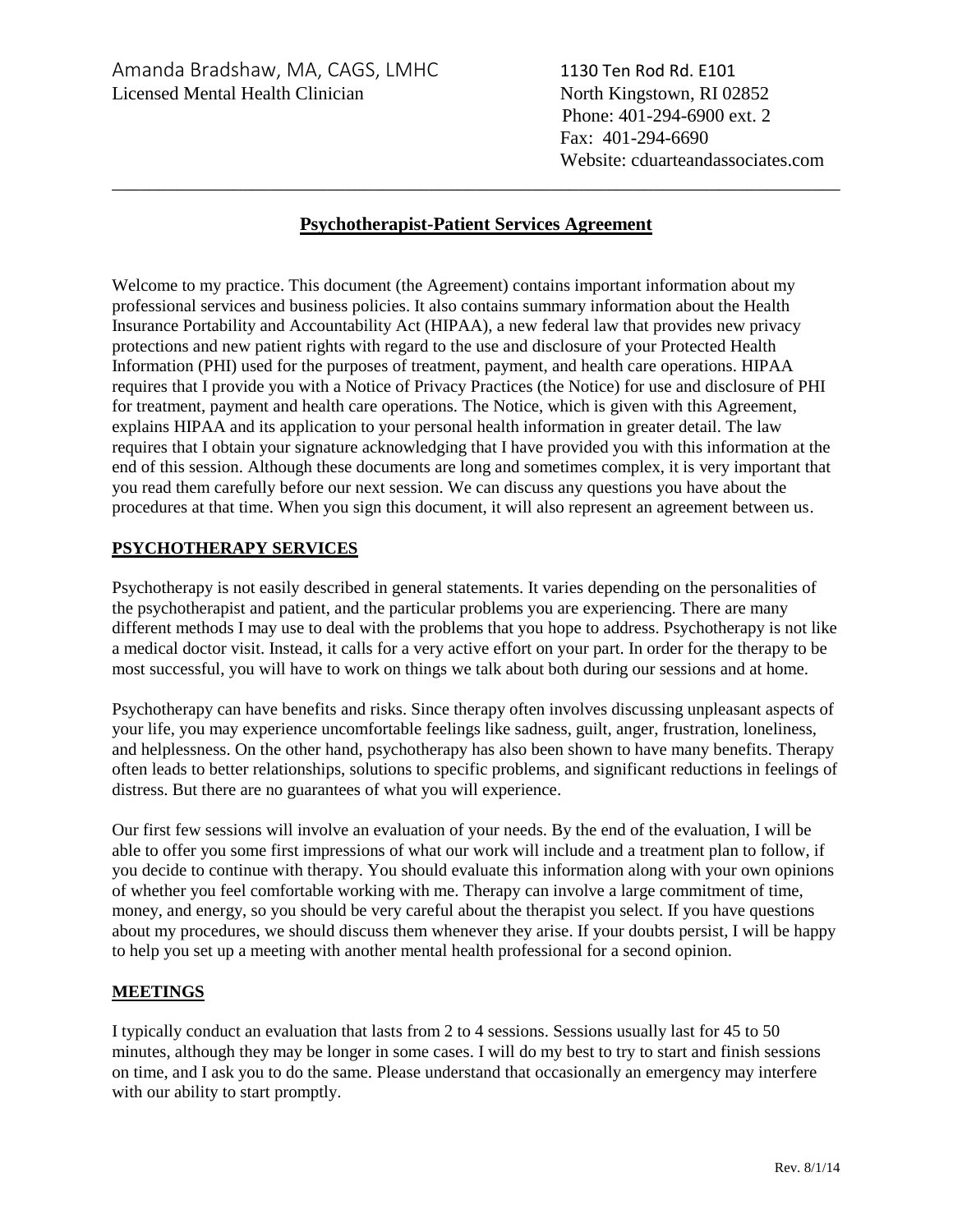## **PROFESSIONAL FEES**

My hourly fee is \$160 for the initial child diagnostic interview, \$130 for the initial adult diagnostic interview, and \$100 per hour for most other services. In addition to weekly appointments, I charge this amount for other professional services you may need, though I will break down the hourly cost if I work for periods of less than one hour. Other services include report writing, extended and/or frequent telephone conversations, consulting with other professionals with your permission, preparation of records or treatment summaries, and the time spent performing any other service you may request of me. If you become involved in legal proceedings that require my participation, you will be expected to pay for all of my professional time, including preparation and transportation costs, even if I am called to testify by another party.

# **CONTACTING ME**

The most appropriate time to discuss any issues of concern is during our scheduled sessions. Due to my work schedule, I am often not immediately available by telephone. While I am usually in my office during regular business hours, I typically do not answer the phone when I am with a client. When I am unavailable, my telephone is answered by voicemail or an answering service (for emergency situations), which will then contact me. While I want to be able to respond to your emergency call when you need me, please understand that I may not always able to do so. In the event of a clinical emergency, if you are unable to reach me immediately and cannot wait for me to return your call, you should contact your primary care physician (or child's pediatrician) and/or proceed to your nearest hospital emergency room.

## **LIMITS ON CONFIDENTIALITY**

The law protects the privacy of all communications between a patient and a psychotherapist. In most situations, I can only release information about your treatment to others if you sign a written authorization form that meets certain legal requirements imposed by HIPAA. There are other situations that require only that you provide written, advance consent. Your signature on this Agreement provides consent for those activities, as follows:

- I may occasionally find it helpful to consult other health and mental health professionals about a case. During a consultation, I make every effort to avoid revealing the identity of my patient. The other professionals are also legally bound to keep the information confidential. If you don't object, I will not tell you about these consultations unless I feel that it is important to our work together. I will note all consultations in your Clinical Record (which is called "PHI" in my Notice of Psychotherapist's Policies and Practices to Protect the Privacy of Your Health Information).
- You should be aware that I practice with other mental health professionals and that I employ administrative staff. In most cases, I need to share protected information with these individuals for both clinical and administrative purposes, such as scheduling, billing, and quality assurance. All of the mental health professionals are bound by the same rules of confidentiality. All staff members have been given training about protecting your privacy and have agreed not to release any information outside of the practice without my permission.
- I also have a contract with a billing service. As required by HIPAA, I have a formal business associate contract with this business, in which it promises to maintain the confidentiality of this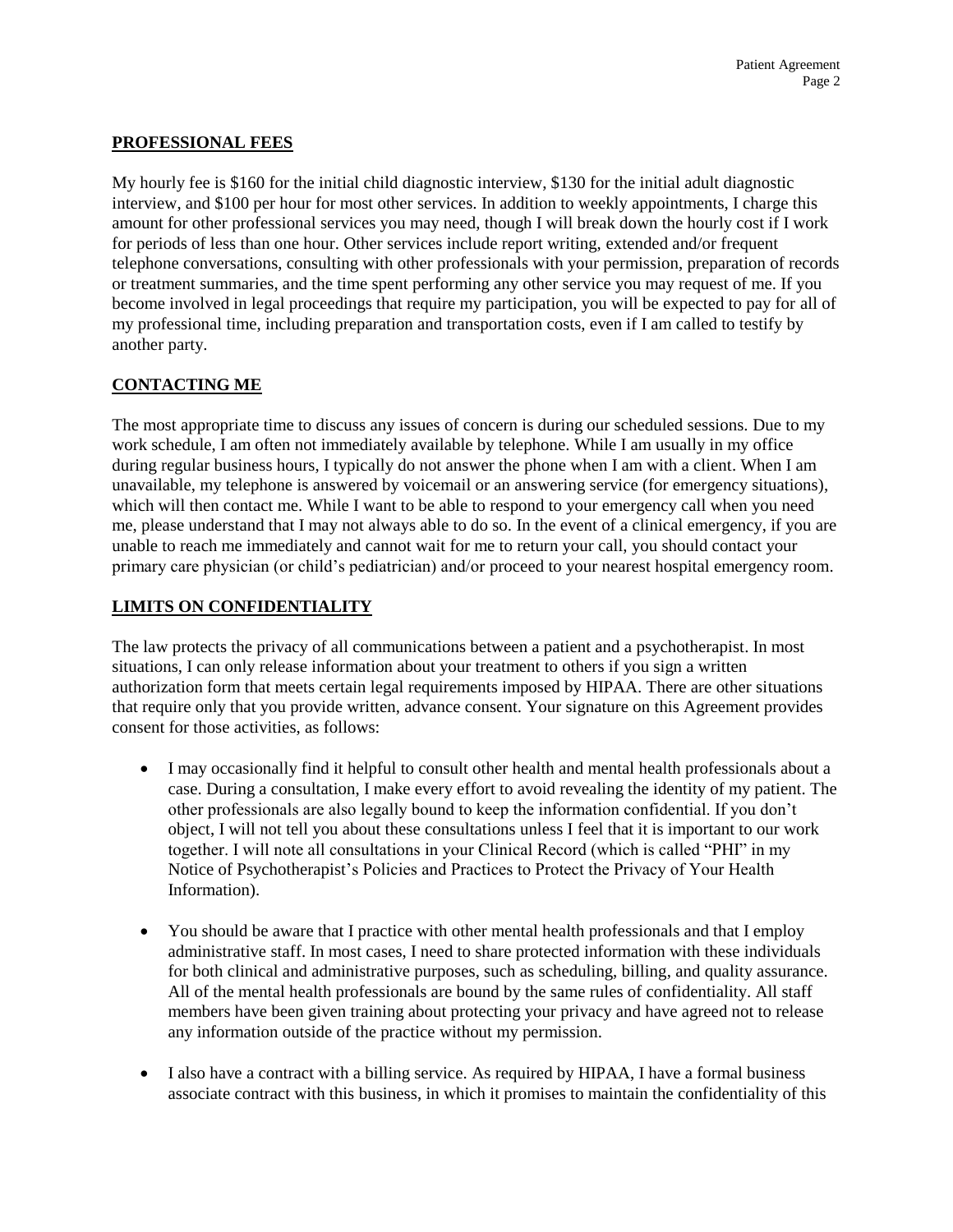data except as specifically allowed in the contract or otherwise required by law. If you wish, I can provide you the name of this organization and/or a blank copy of this contract. I also will ask for your permission before having the billing service contact you.

- Disclosures required by health insurers or to collect overdue fees are discussed elsewhere in this Agreement.
- If a patient threatens to harm himself/herself, I may be obligated to seek hospitalization for him/her, or to contact family members or others who can help provide protection.

There are some situations where I am permitted or required to disclose information without either your consent or Authorization:

- If you are involved in a court proceeding and a request is made for information concerning my professional services, such information is protected by the psychotherapist-patient privilege law. I cannot provide any information without your (or your legal representative's) written authorization, or a court order, or a subpoena of which you have been officially notified and failed to inform me that you are opposing the subpoena. If you are involved in or contemplating litigation, you should consult with your attorney to determine whether a court would be likely to order me to disclose information.
- If a government agency is requesting the information for health oversight activities, I may be required to provide it for them.
- If a patient files a complaint or lawsuit against me, I may disclose relevant information regarding that patient in order to defend myself.
- If a patient files a worker's compensation claim, information that is directly related to that claim must, upon appropriate request, be provided to the Workers' Compensation Commission.

There are some situations in which I am legally obligated to take actions, which I believe are necessary to attempt to protect others from harm and I may have to reveal some information about a patient's treatment. These situations are unusual in my practice.

- If I have reason to know or suspect that a child has been abused or neglected, or has been a victim of sexual abuse by another child, the law requires that I file a report with the Department for Children, Youth and Families. Once such a report is filed, I may be required to provide additional information.
- If I believe that a patient presents a risk to a person or his/her family, I may be required to take protective actions including warning the potential victim(s), contacting the police, or seeking hospitalization of the patient.

If such a situation arises, I will make every effort to fully discuss it with you before taking any action and I will limit my disclosure to what is necessary.

While this written summary of exceptions to confidentiality should prove helpful in informing you about potential problems, it is important that we discuss any questions or concerns that you may have now or in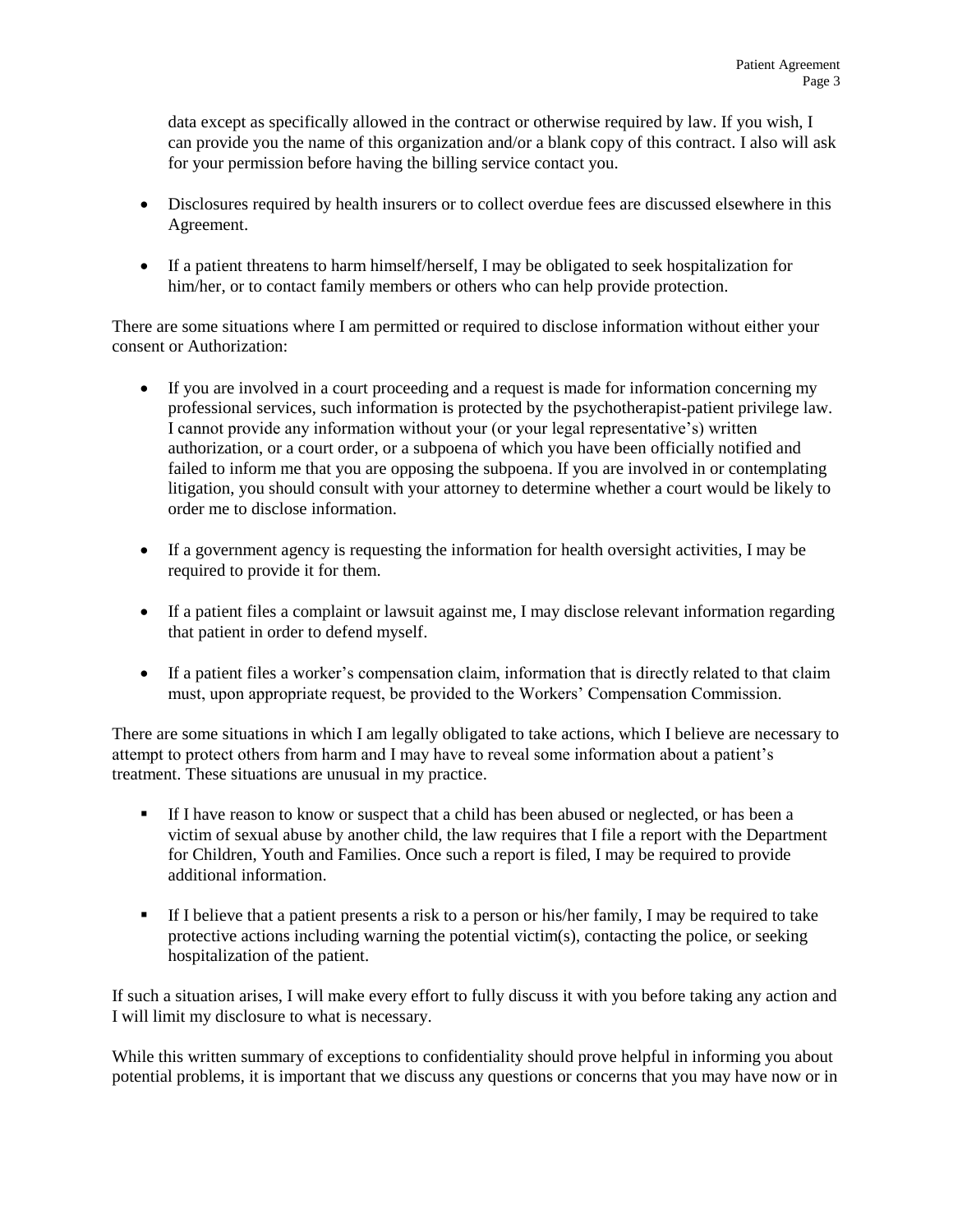the future. The laws governing confidentiality can be quite complex, and I am not an attorney. In situations where specific advice is required, formal legal advice may be needed.

### **PROFESSIONAL RECORDS**

You should be aware that, according to the rules of HIPAA, I keep Protected Health Information about you in two sets of professional records. One set constitutes your Clinical Record. It includes information about your reasons for seeking therapy, a description of the ways in which your problem impacts on your life, your diagnosis, the goals that we set for treatment, your progress towards those goals, your medical and social history, your treatment history, any past treatment records that I receive from other providers, reports of any professional consultations, your billing records, and any reports that have been sent to anyone, including reports to your insurance carrier. In addition, I also keep a set of Psychotherapy Notes. These Notes are for my own use and are designed to assist me in providing you with the best treatment, While the content of Psychotherapy Notes vary from client to client, they can include notes regarding the contents of our conversations, my analysis of those conversations, and how they impact on your therapy. They also can contain particularly sensitive information that you may reveal to me that is not required to be included in your Clinical Record. These Psychotherapy Notes are kept separate from your Clinical Record. While insurance companies can request and receive a copy of your Clinical Record, they cannot receive a copy of your Psychotherapy Notes without your signed, written Authorization. Insurance companies cannot require your Authorization as a condition of coverage nor penalize you in any way for your refusal. You may examine and/or receive a copy of both sets of records, if you request it in writing. Because these are professional records, they can be misinterpreted and/or upsetting to untrained readers. For this reason, I recommend that you initially review them in my presence, or have them forwarded to another mental health professional so you can discuss the contents. In most circumstances, I am allowed to charge a fee for copying records. The exceptions to this policy are contained in the Privacy Notice form.

# **PATIENT RIGHTS**

HIPAA provides you with several new or expanded rights with regard to your Clinical Record and disclosures of protected health information. These rights include requesting that I amend your record; requesting restrictions on what information from your Clinical Record is disclosed to others; requesting an accounting of most disclosures of Protected Health Information that you have neither consented to nor authorized; determining the location to which protected information disclosures are sent; having any complaints you make about my policies and procedures recorded in your records; and the right to a paper copy of this Agreement, the Privacy Notice form, and my privacy policies and procedures. I am happy to discuss any of these rights and/or issues with you.

## **MINORS & PARENTS**

Patients under 18 years of age who are not emancipated and their parents should be aware that the law may allow parents to examine their child's treatment records. Because privacy in psychotherapy is often crucial to successful progress, particularly with teenagers, it is sometimes my policy to request an agreement from parents that they consent to give up their access to their child's records. If they agree, during treatment, I will typically provide them only with general information about the progress of the child's treatment, and his/her attendance at scheduled sessions. I also may provide parents with a summary of their child's treatment when it is complete. Most other communication will require the child's Authorization, unless I feel that the child is in danger or is a danger to someone else, in which case, I will notify the parents of my concern. Before giving parents information, I will discuss the matter with the child, if possible, and do my best to handle any objections he/she may have.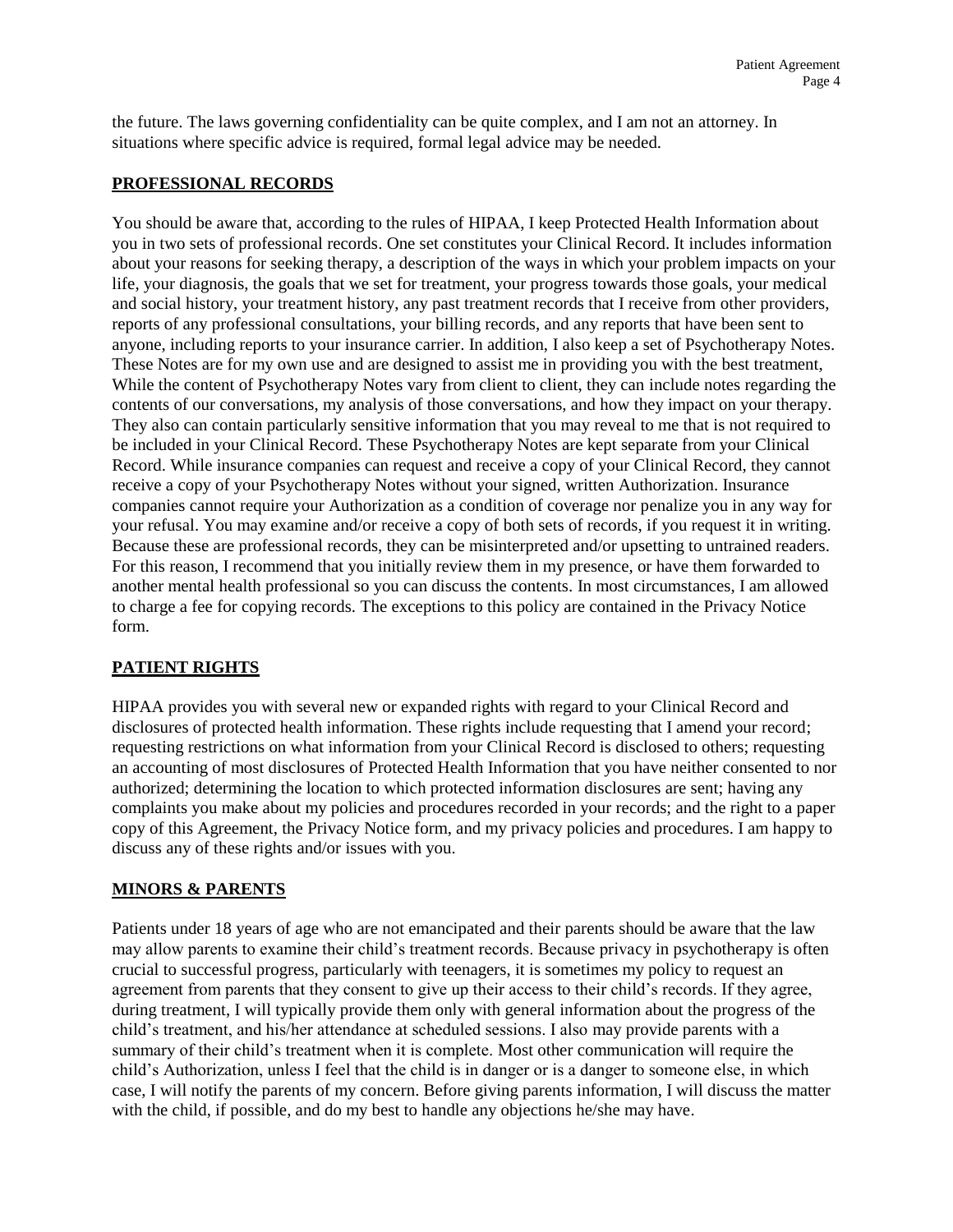### **BILLING AND PAYMENTS**

You will be expected to pay your fee, deductible, or co-pay for each session at the time it is held, unless we agree otherwise or unless you have insurance coverage that requires another arrangement. In certain situations (e.g., psychological testing, extensive evaluations, or document preparation), I may ask for a deposit toward the expected charges at the beginning of my services.

If your account has not been paid for more than 30 days and arrangements for payment have not been agreed upon, I have the option of using legal means to secure the payment. This may involve hiring a collection agency or going through small claims court which will require me to disclose otherwise confidential information. In most collection situations, the only information I release regarding a patient's treatment is his/her name, the nature of services provided, and the amount due. I reserve the choice to include any costs I incur in collecting unpaid fees. In the case of delinquent accounts, I may also assess additional charges for monitoring your account and preparing and sending statements to you.

#### **INSURANCE REIMBURSEMENT**

This section applies only if you chose to use your health insurance.

In order for us to set realistic treatment goals and priorities, it is important to evaluate what resources you have available to pay for your treatment. If you have a health insurance policy, it will usually provide some coverage for mental health treatment. I will fill out forms and provide you with whatever assistance I can in helping you receive the benefits to which you are entitled; however, *you* (not your insurance company) are ultimately responsible for full payment of my fees.

It is very important that you find out exactly what mental health services are covered by your specific insurance policy. You are always responsible fort all charges for services that are not paid by your insurance plan. If you should change insurance plans, if the terms of your existing insurance plan should change, or if you lose your insurance, you must notify me as soon as possible so that we will have the best opportunity to collect the benefits which are available to you.

You should carefully read the section in your insurance coverage booklet that describes mental health services. If you have questions about the coverage, call your plan administrator. Of course, I will provide you with whatever information I can based on my experience and will be happy to help you in understanding the information you receive from your insurance company. If it is necessary to clear confusion, with your permission, I or my staff will call the company on your behalf.

Due to the rising costs of health care, insurance benefits have increasingly become more complex. It is sometimes difficult to determine exactly how much mental health coverage is available. "Managed Health Care" plans such as HMOs and PPOs often require authorization before they provide reimbursement for mental health services. These plans sometimes place very arbitrary limits on the kinds of problems and the approaches they cover. Most insurance plans do not provide coverage for the full range of services psychotherapists can provide to help people. While much can be accomplished within the limits imposed by most health insurance plans and managed care organizations, some people feel that they need or would like services beyond the coverage provided by their insurance. If this is the case, we can discuss these issues and related costs as circumstances warrant. If necessary, I will do my best to assist you in finding more affordable, alternative sources for services and treatment.